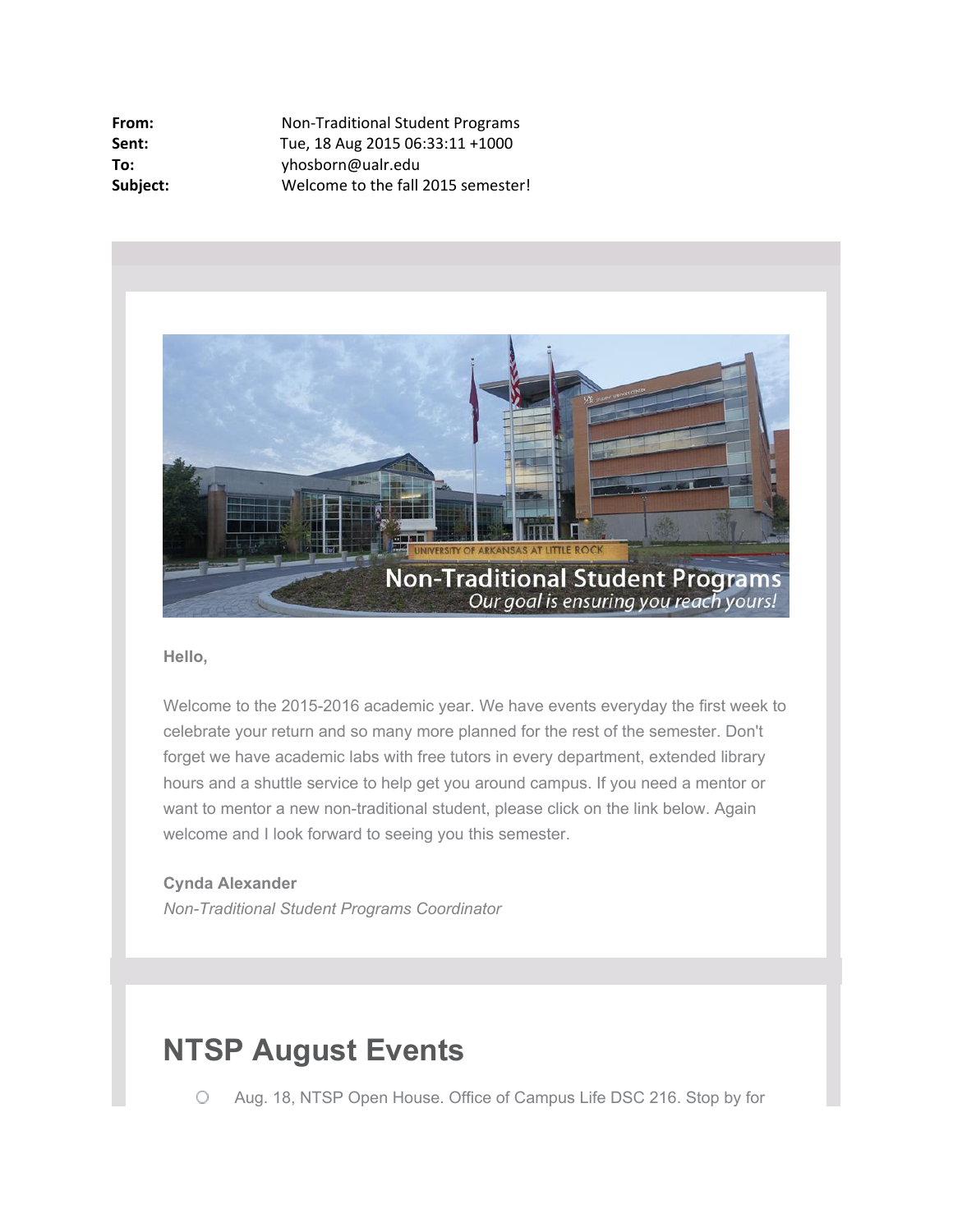information about all the support services and events we have for nontraditional students, a donut and a drink.

Aug. 20-21, NTSP Info Table. DSC Foyer (by food court). Stop by for  $\circ$ information about all the support services and events we have for nontraditional students and Campus Life.

For a list of **NTSP Fall 2015 Events**, click [HERE!](http://officeofcampuslife.cmail1.com/t/r-l-fjttyyd-dyhktulutj-y/)

# **Trojan Daze-Welcome Week Events**

- O [Aug. 17, Trojan Tip-Off/Pep Rally](http://officeofcampuslife.cmail1.com/t/r-l-fjttyyd-dyhktulutj-j/). DSC Fitness Center from 4:00-8:00. Food, T-shirts and FUN!!
- [Aug. 18, In It to Win It Game Show](http://officeofcampuslife.cmail1.com/t/r-l-fjttyyd-dyhktulutj-t/), Win free cash and prizes at this game 0 show that mimics the popular "Minute to Win It!"
- [Aug. 18, 19, UALR After Dark](http://officeofcampuslife.cmail1.com/t/r-l-fjttyyd-dyhktulutj-i/), Student volunteers hand out survival bags to  $\circ$ night-time and commuter students
- [Aug. 17-20, Blackboard Student Orientation Workshop,](http://officeofcampuslife.cmail1.com/t/r-l-fjttyyd-dyhktulutj-d/) Orientation  $\bigcirc$ workshops to acquaint students with Blackboard and learning online
- [Aug. 20, Mission IMPROVable,](http://officeofcampuslife.cmail1.com/t/r-l-fjttyyd-dyhktulutj-h/) A comedy team that is a mix of MTV's "Wild  $\circ$ 'N Out" and "Who's Line is it Anyway"- but with a twist
- $\circ$ [Aug. 17-21, Cooperative Education: Get Ready, Here We Come](http://officeofcampuslife.cmail1.com/t/r-l-fjttyyd-dyhktulutj-k/), Information, giveaways, takeaways, and opportunities.

Never miss a Campus Life event, subscribe to the event calendar **HERE!** 

**FAQ**

**What is a non-trad?**

**Are there scholarships for non-**

## **Did You Know ...**

The Non-Traditional Student Programs offers assistance to non-traditional students in making a successful academic and social transition to UALR. The NTSP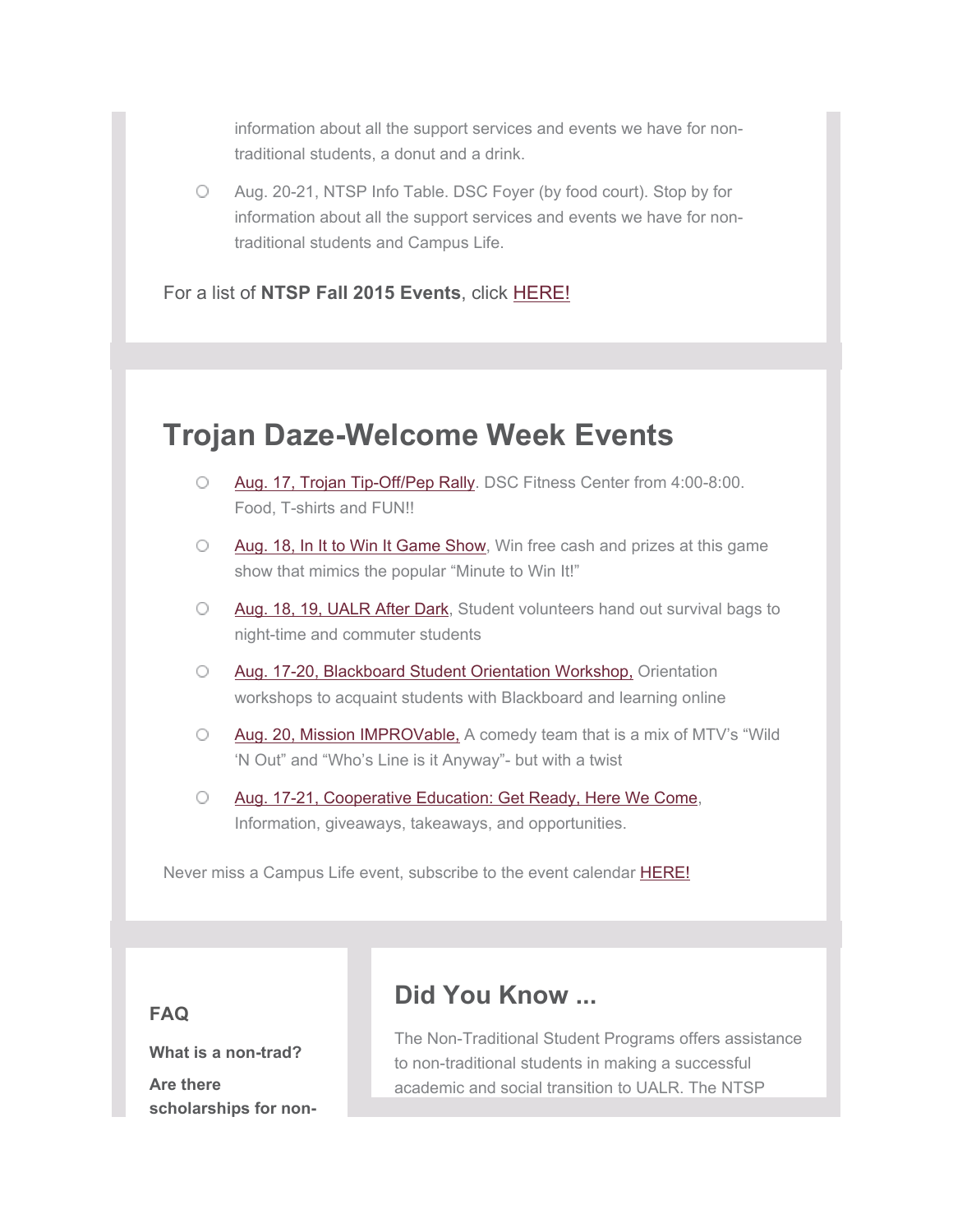### **trads?**

To find out the answer to those questions and more, click the FAQs button below!



### **The Power of Peer Mentoring**

What is mentoring all about?

What do you give?

What do you get?

**[Peer Mentoring Answers](http://officeofcampuslife.cmail1.com/t/r-l-fjttyyd-dyhktulutj-b/)**

**[Become a Mentor](http://officeofcampuslife.cmail1.com/t/r-l-fjttyyd-dyhktulutj-n/)**

**[Request a Mentor](http://officeofcampuslife.cmail1.com/t/r-l-fjttyyd-dyhktulutj-p/)**

### **Current Job Openings**

Axciom has paid internship positions available for students whose interest is in accounting and finance. Click below to find out more.

#### **[Student Jobs](http://officeofcampuslife.cmail1.com/t/r-l-fjttyyd-dyhktulutj-x/)**

UALR has a Grants and Contracts Coordinator position available for

helps you navigate the university and provides information about resources, services and opportunities that we offer. For a full list of programs & services, click the link below!

#### **[NTSP Programs & Services](http://officeofcampuslife.cmail1.com/t/r-l-fjttyyd-dyhktulutj-yd/)**



# **Highlighting Students: One Story at a Time**

At 16, *Farisha* entered adulthood by obtaining her GED. At 17, she married, and, this year, she became a single mother...

*Angela's* journey to her graduation this fall has been long and arduous...

Read their stories [HERE.](http://officeofcampuslife.cmail1.com/t/r-l-fjttyyd-dyhktulutj-yh/) 

## **What's Important to First Generation Students?**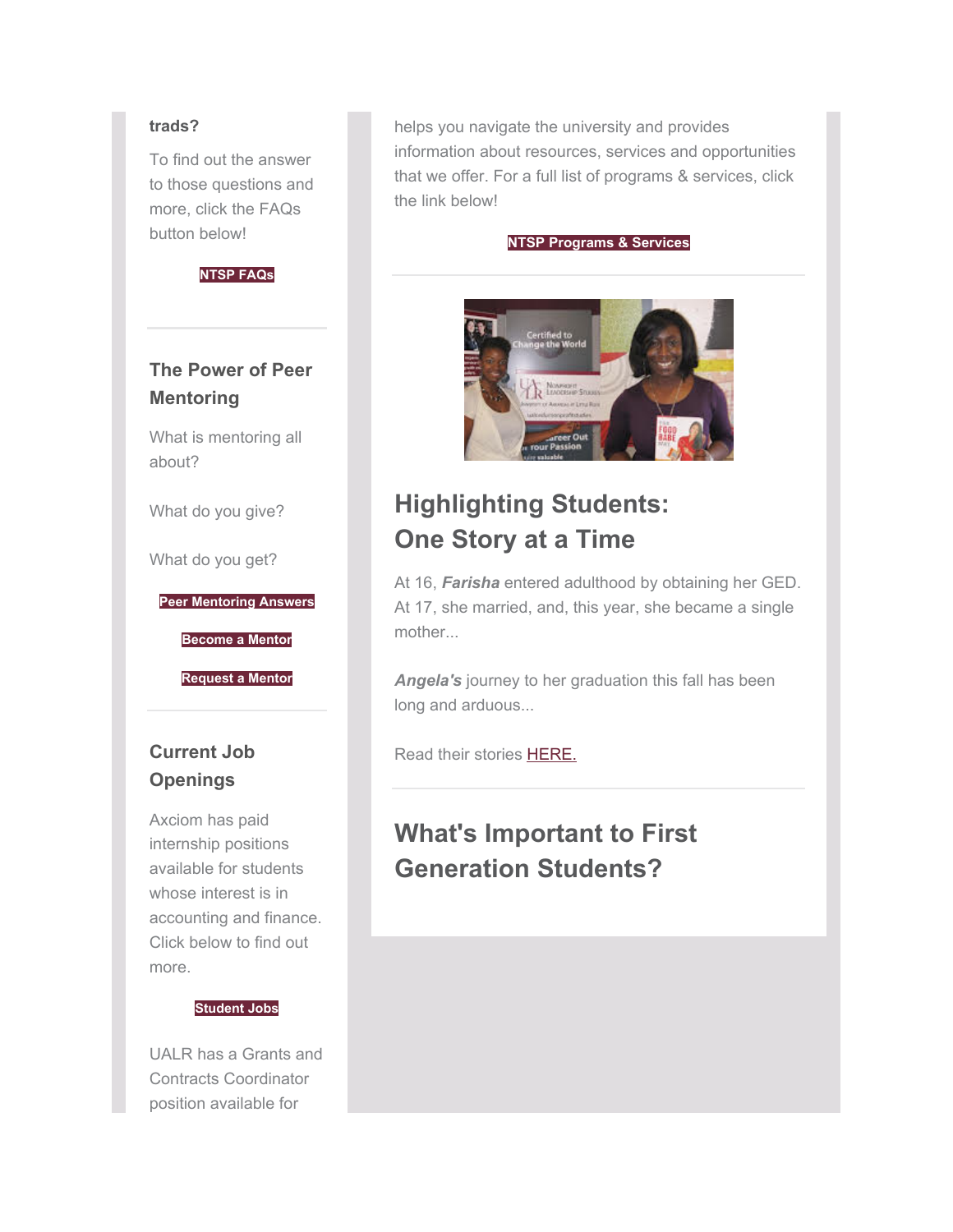graduates. Click below to find out more.

### **[UALR Jobs](http://officeofcampuslife.cmail1.com/t/r-l-fjttyyd-dyhktulutj-m/)**

UALRworks seeks to create year-round employment opportunities for students. Click below for contact information.

#### **[UALRWorks](http://officeofcampuslife.cmail1.com/t/r-l-fjttyyd-dyhktulutj-c/)**

### **Professional Organizations**

Why is it important to join professional organizations? They are wonderful resources for keeping current in your field, professional publications, education and service opportunities, scholarships, internships, jobs, & networking.

Students in non-profit and government studies would benefit from the [American Society for](http://officeofcampuslife.cmail1.com/t/r-l-fjttyyd-dyhktulutj-q/)  [Public Administration.](http://officeofcampuslife.cmail1.com/t/r-l-fjttyyd-dyhktulutj-q/) 

### **Helpful Links**



"Always be advised," says Mario Wallace.

"Apply for everything (scholarships) you can get your hands on," Chelsea McNeil emphasizes.

"The only expectation you need to pay attention to is the one you have for yourself," Ong Vang encourages.

"It may seem unattainable. All things are possible," says Amy Jo Hall.

"Don't let your fears get in the way. If I can do it, you can do it," Cali Hernandez says.

"I may be 15 years too late, but at least I'm here now," encourages Dana Julian.

**Click on the video to hear their stories!**

### **Funding Your Education**

Did you miss the deadlines for scholarships for the 2015-16 school year? Maybe not all of them.

Though FAFSA's deadline was June 1 and UALR Private Scholarships' deadline was March 1, other scholarships from organizations independent of UALR and individual departments of UALR have varying scholarship deadlines spanning the calendar year.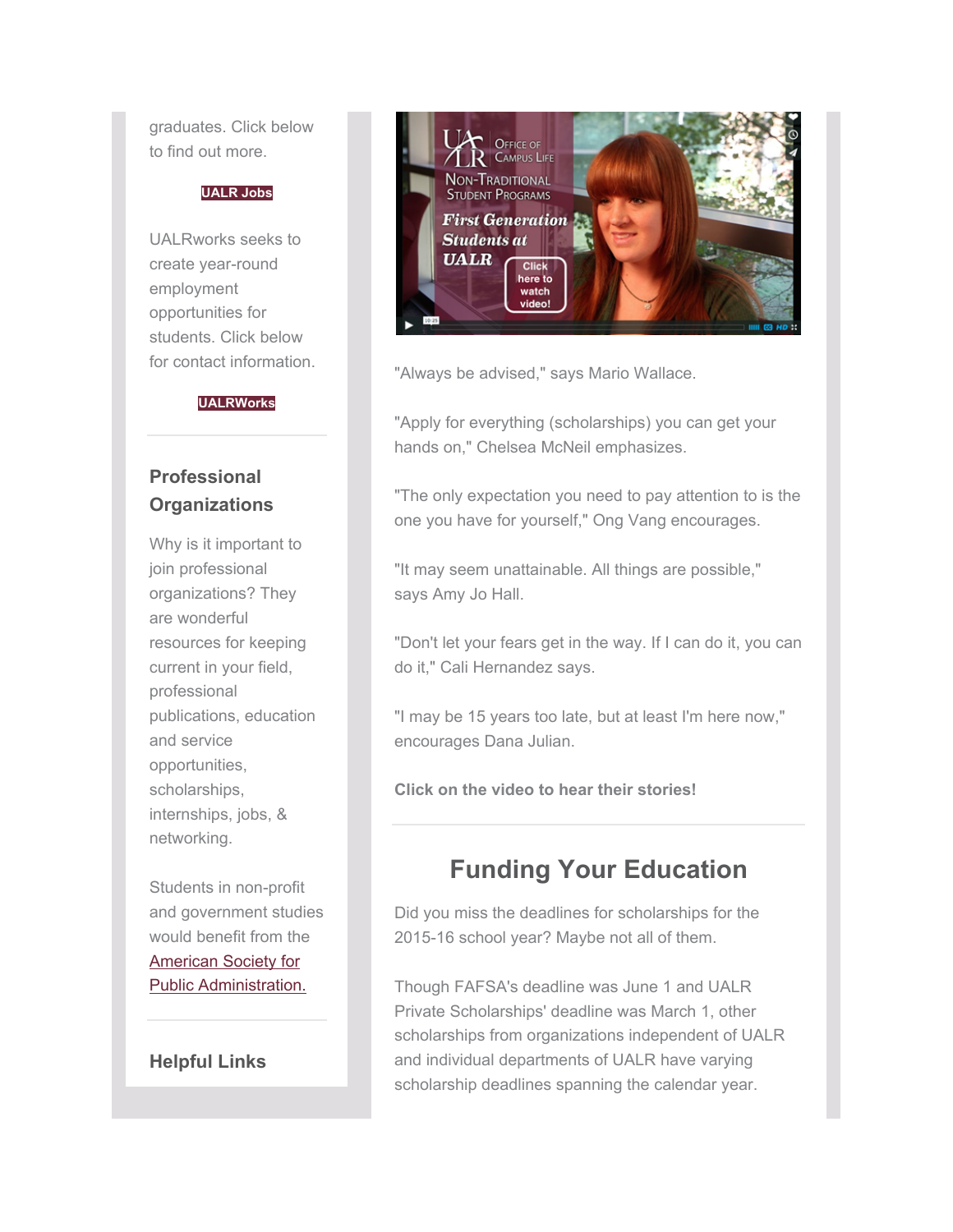- O [Campus Life](http://officeofcampuslife.cmail1.com/t/r-l-fjttyyd-dyhktulutj-a/)
- $\circ$ [Health Services](http://officeofcampuslife.cmail1.com/t/r-l-fjttyyd-dyhktulutj-f/)
- [Counseling](http://officeofcampuslife.cmail1.com/t/r-l-fjttyyd-dyhktulutj-e/)  $\circ$
- $\circ$ [Bookstore](http://officeofcampuslife.cmail1.com/t/r-l-fjttyyd-dyhktulutj-s/)
- $\circ$ [Student Accounts](http://officeofcampuslife.cmail1.com/t/r-l-fjttyyd-dyhktulutj-g/)
- O [Financial Aid](http://officeofcampuslife.cmail1.com/t/r-l-fjttyyd-dyhktulutj-w/)

Find all the scholarships for which you are eligible and keep a schedule of when they are open for application to keep ahead of the scholarship curve. Attend one of our workshops to find out how to find scholarships.

### **Scholarship Workshops**

Wednesday, Nov. 4, 2015, 1-3pm, DSC Ledbetter B/C

Wednesday, Jan. 27, 2016, 1-3pm, DSC Ledbetter B/C

You can find out more at the scholarship workshops listed here by clicking the button below.

#### **[Scholarships](http://officeofcampuslife.cmail1.com/t/r-l-fjttyyd-dyhktulutj-yu/)**

If you are new to UALR and missed orientation this summer, schedule a 30 minute new student orientation session with me this week. Click [HERE](http://officeofcampuslife.cmail1.com/t/r-l-fjttyyd-dyhktulutj-jl/) to see my availability.



# Learning is a treasure, which accompanies its owner everywhere.

~ Chinese Proverb